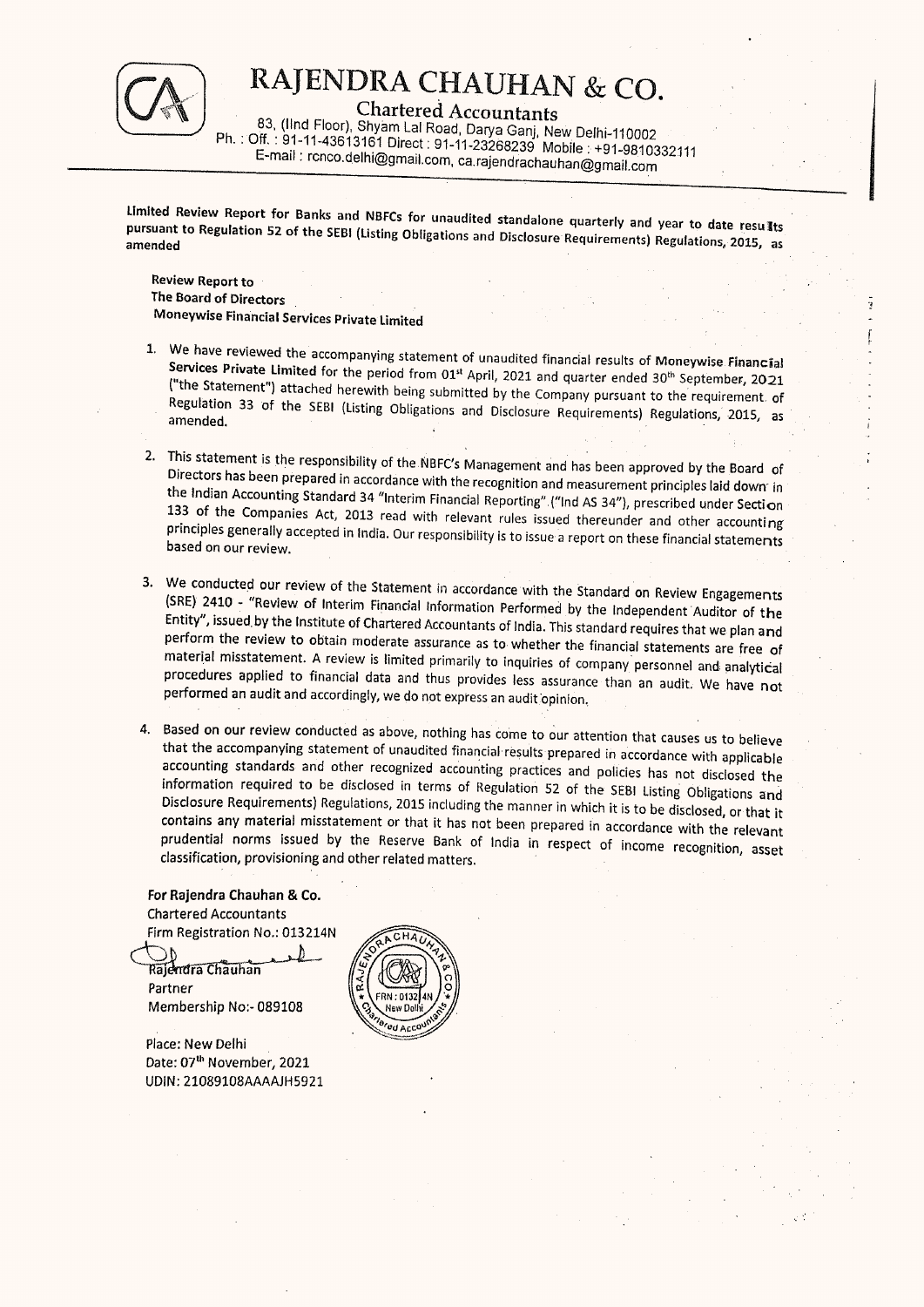|                                                                                                                                                                 | MONEYWISE FINANCIAL SERVICES PVT. LTD.<br>CIN : U51909DL1996PTC353582 |                                 |                       |                       | A)                                                          |                                               |
|-----------------------------------------------------------------------------------------------------------------------------------------------------------------|-----------------------------------------------------------------------|---------------------------------|-----------------------|-----------------------|-------------------------------------------------------------|-----------------------------------------------|
| REGD, OFFICE: 11/6B, 2nd Floor Shanti Chamber, Pusa Road New Delhi-110005<br>Statement of unaudited results for the quarter and period ended September 30, 2021 |                                                                       |                                 |                       |                       |                                                             |                                               |
| <b>Particulars</b>                                                                                                                                              | <b>Quarter Ended</b>                                                  |                                 |                       | <b>Period Ended</b>   |                                                             | <b><i>E</i></b> in Lakhs<br><b>Year Ended</b> |
|                                                                                                                                                                 | September<br>30, 2021<br>(Unaudited)                                  | June<br>30, 2021<br>(Unaudited) | September<br>30, 2020 | September<br>30, 2021 | September<br>30,2020<br>(Unaudited) (Unaudited) (Unaudited) | March<br>31, 2021<br>(Audited)                |
| Income                                                                                                                                                          |                                                                       |                                 |                       |                       |                                                             |                                               |
| (A) Revenue from operations                                                                                                                                     |                                                                       |                                 |                       |                       |                                                             |                                               |
| Fee and commission income                                                                                                                                       | 31.02                                                                 | 13.95                           | 17.00                 | 44.97                 | 18.95                                                       | 66.05                                         |
| Interest Income                                                                                                                                                 | 2,024.59                                                              | 2,183.92                        | 1,845.72              | 4,208.51              | 3,617.51                                                    | 8,091.56                                      |
| Dividend income                                                                                                                                                 |                                                                       |                                 |                       |                       |                                                             |                                               |
| Net gain on proprietory trading<br>Total revenue from operations                                                                                                |                                                                       |                                 |                       |                       |                                                             |                                               |
| (B) Other income                                                                                                                                                | 2,055.61<br>348.91                                                    | 2,197.87<br>100.89              | 1,862.72<br>5.97      | 4,253.48<br>449.80    | 3,636.46<br>13.92                                           | 8,157.61                                      |
| Total revenue (1A+1B)                                                                                                                                           | 2.404.52                                                              | 2.298.76                        | 1.868.69              | 4.703.28              | 3.650.38                                                    | 55.79<br>8.213.40                             |

|                                                                                                                                                                                                                                                                                                                                                                                                                                                                                                                                                                                                                                                                                                                                                                                                                                                                                                                         |                                                                                                                                                                                                                | September<br>30, 2021                | June<br>30, 2021   | September<br>30, 2020 | September<br>30, 2021        | September<br>30, 202Q             | March<br>31, 2021    |
|-------------------------------------------------------------------------------------------------------------------------------------------------------------------------------------------------------------------------------------------------------------------------------------------------------------------------------------------------------------------------------------------------------------------------------------------------------------------------------------------------------------------------------------------------------------------------------------------------------------------------------------------------------------------------------------------------------------------------------------------------------------------------------------------------------------------------------------------------------------------------------------------------------------------------|----------------------------------------------------------------------------------------------------------------------------------------------------------------------------------------------------------------|--------------------------------------|--------------------|-----------------------|------------------------------|-----------------------------------|----------------------|
|                                                                                                                                                                                                                                                                                                                                                                                                                                                                                                                                                                                                                                                                                                                                                                                                                                                                                                                         |                                                                                                                                                                                                                | (Unaudited)                          | (Unaudited)        | (Unaudited)           |                              | (Unaudited) (Unaudited)           | (Audited)            |
|                                                                                                                                                                                                                                                                                                                                                                                                                                                                                                                                                                                                                                                                                                                                                                                                                                                                                                                         | 1 Income                                                                                                                                                                                                       |                                      |                    |                       |                              |                                   |                      |
|                                                                                                                                                                                                                                                                                                                                                                                                                                                                                                                                                                                                                                                                                                                                                                                                                                                                                                                         | (A) Revenue from operations<br>Fee and commission income                                                                                                                                                       | 31.02                                | 13.95              | 17.00                 | 44.97                        | 18.95                             | 66.05                |
|                                                                                                                                                                                                                                                                                                                                                                                                                                                                                                                                                                                                                                                                                                                                                                                                                                                                                                                         | Interest Income                                                                                                                                                                                                | 2,024.59                             | 2,183.92           | 1,845.72              | 4,208.51                     | 3,617.51                          | 8,091.56             |
|                                                                                                                                                                                                                                                                                                                                                                                                                                                                                                                                                                                                                                                                                                                                                                                                                                                                                                                         | Dividend income                                                                                                                                                                                                |                                      |                    |                       |                              |                                   |                      |
|                                                                                                                                                                                                                                                                                                                                                                                                                                                                                                                                                                                                                                                                                                                                                                                                                                                                                                                         | Net gain on proprietory trading<br>Total revenue from operations                                                                                                                                               | 2,055.61                             | 2,197.87           | 1,862.72              | 4,253.48                     | 3,636.46                          | 8,157.61             |
|                                                                                                                                                                                                                                                                                                                                                                                                                                                                                                                                                                                                                                                                                                                                                                                                                                                                                                                         | (B) Other income                                                                                                                                                                                               | 348.91                               | 100.89             | 5.97                  | 449.80                       | 13.92                             | 55.79                |
|                                                                                                                                                                                                                                                                                                                                                                                                                                                                                                                                                                                                                                                                                                                                                                                                                                                                                                                         | Total revenue (1A+1B)                                                                                                                                                                                          | 2,404.52                             | 2,298.76           | 1,868.69              | 4,703,28                     | 3,650.38                          | 8,213,40             |
|                                                                                                                                                                                                                                                                                                                                                                                                                                                                                                                                                                                                                                                                                                                                                                                                                                                                                                                         | 2 Expenses                                                                                                                                                                                                     |                                      |                    |                       |                              |                                   |                      |
|                                                                                                                                                                                                                                                                                                                                                                                                                                                                                                                                                                                                                                                                                                                                                                                                                                                                                                                         | (A) Fees and commission expense                                                                                                                                                                                | 204.63                               | 86.26              | 67.43                 | 290.89                       | 192.86                            | 276,56               |
|                                                                                                                                                                                                                                                                                                                                                                                                                                                                                                                                                                                                                                                                                                                                                                                                                                                                                                                         | (B) Employee benefits expenses<br>(C) Finance cost                                                                                                                                                             | 373.92<br>594.51                     | 353.17<br>551.48   | 221.85<br>401.93      | 727.09<br>1,145.99           | 415.43<br>782.34                  | 1,035.20             |
|                                                                                                                                                                                                                                                                                                                                                                                                                                                                                                                                                                                                                                                                                                                                                                                                                                                                                                                         | (D) Depreciation and amortisation expenses                                                                                                                                                                     | 59.11                                | 51.17              | 45,80                 | 110.28                       | 87.53                             | 1,978.42<br>198.14   |
|                                                                                                                                                                                                                                                                                                                                                                                                                                                                                                                                                                                                                                                                                                                                                                                                                                                                                                                         | (E) Impairment on financial instruments                                                                                                                                                                        | 604.25                               | 317.07             | 166.67                | 921.32                       | 714.73                            | 2,125.88             |
|                                                                                                                                                                                                                                                                                                                                                                                                                                                                                                                                                                                                                                                                                                                                                                                                                                                                                                                         | (F) Other expenses<br>Total expenses (2A+2B+2C+2D+2E+2F)                                                                                                                                                       | 132.22<br>1,968.64                   | 121.30<br>1,480.45 | 83.58<br>987.26       | 253.52<br>3,449.09           | 169.08<br>2,361.97                | 380.97<br>5,995.17   |
| з                                                                                                                                                                                                                                                                                                                                                                                                                                                                                                                                                                                                                                                                                                                                                                                                                                                                                                                       | Profit before share of profit/(loss) of joint venture and tax (1-2)                                                                                                                                            | 435.88                               | 818.31             | 881,43                | 1,254.19                     | 1,288.41                          | 2,218.23             |
| 4<br>5                                                                                                                                                                                                                                                                                                                                                                                                                                                                                                                                                                                                                                                                                                                                                                                                                                                                                                                  | Share of (loss) in joint venture<br>Profit before exceptional items and tax (3+4)                                                                                                                              |                                      |                    |                       |                              |                                   |                      |
| 6                                                                                                                                                                                                                                                                                                                                                                                                                                                                                                                                                                                                                                                                                                                                                                                                                                                                                                                       | <b>Exceptional items</b>                                                                                                                                                                                       | 435.88                               | 818.31             | 881.43                | 1,254.19                     | 1,288.41<br>$\tilde{\phantom{a}}$ | 2,218.23<br>۰.       |
| 7                                                                                                                                                                                                                                                                                                                                                                                                                                                                                                                                                                                                                                                                                                                                                                                                                                                                                                                       | Profit before tax (5-6)                                                                                                                                                                                        | 435.88                               | 818.31             | 881.43                | 1,254.19                     | 1,288.41                          | 2,218.23             |
| 8                                                                                                                                                                                                                                                                                                                                                                                                                                                                                                                                                                                                                                                                                                                                                                                                                                                                                                                       | Tax expense / (credit)                                                                                                                                                                                         |                                      |                    |                       |                              |                                   |                      |
|                                                                                                                                                                                                                                                                                                                                                                                                                                                                                                                                                                                                                                                                                                                                                                                                                                                                                                                         | (A) Current tax<br>(B) Deferred tax / (credit)                                                                                                                                                                 | (54.58)<br>157.16                    | 91.36<br>117.87    | 276.88<br>(52.29)     | 36.78<br>275.03              | 350.16<br>(20.75)                 | 679.00<br>(102.31)   |
|                                                                                                                                                                                                                                                                                                                                                                                                                                                                                                                                                                                                                                                                                                                                                                                                                                                                                                                         | Total tax expenses / (credit)                                                                                                                                                                                  | 102.58                               | 209.23             | 224.59                | 311.81                       | 329.41                            | 576.69               |
| 9<br>10                                                                                                                                                                                                                                                                                                                                                                                                                                                                                                                                                                                                                                                                                                                                                                                                                                                                                                                 | Profit after tax (7-8)<br>Other comprehensive income                                                                                                                                                           | 333.30                               | 609.08             | 656.84                | 942.38                       | 959.00                            | 1,641.54             |
|                                                                                                                                                                                                                                                                                                                                                                                                                                                                                                                                                                                                                                                                                                                                                                                                                                                                                                                         | (A) Items that will not be reclassified subsequently to profit or (loss)                                                                                                                                       |                                      |                    |                       |                              |                                   |                      |
|                                                                                                                                                                                                                                                                                                                                                                                                                                                                                                                                                                                                                                                                                                                                                                                                                                                                                                                         |                                                                                                                                                                                                                |                                      |                    |                       |                              |                                   |                      |
|                                                                                                                                                                                                                                                                                                                                                                                                                                                                                                                                                                                                                                                                                                                                                                                                                                                                                                                         | Remeasurement of the net defined benefit liability / asset<br>Tax effect of items that will not be reclassified subsequently to                                                                                | 2.02                                 | 2.02               | 0.28                  | 4.04                         | 0.57                              | 8.09                 |
|                                                                                                                                                                                                                                                                                                                                                                                                                                                                                                                                                                                                                                                                                                                                                                                                                                                                                                                         | profit and loss                                                                                                                                                                                                | (0.51)                               | (0.51)             | (0.07)                | (1.02)                       | (0.14)                            | (2.04)               |
|                                                                                                                                                                                                                                                                                                                                                                                                                                                                                                                                                                                                                                                                                                                                                                                                                                                                                                                         | (B) Items that will be reclassified subsequently to profit or (loss)                                                                                                                                           |                                      |                    |                       |                              |                                   |                      |
|                                                                                                                                                                                                                                                                                                                                                                                                                                                                                                                                                                                                                                                                                                                                                                                                                                                                                                                         | Fair value changes on investments<br>Tax effect of Items that will be reclassified subsequently to                                                                                                             | (78.17)                              | 6.04               | 1.72                  | (72.13)                      | 10.78                             | 59.74                |
|                                                                                                                                                                                                                                                                                                                                                                                                                                                                                                                                                                                                                                                                                                                                                                                                                                                                                                                         | profit and loss                                                                                                                                                                                                | 13.41                                | (1.03)             | (0.29)                | 12.38                        | (1.84)                            | (10.25)              |
|                                                                                                                                                                                                                                                                                                                                                                                                                                                                                                                                                                                                                                                                                                                                                                                                                                                                                                                         | Exchange differences on translating foreign operations                                                                                                                                                         |                                      |                    |                       |                              |                                   |                      |
| 11                                                                                                                                                                                                                                                                                                                                                                                                                                                                                                                                                                                                                                                                                                                                                                                                                                                                                                                      | Total other comprehensive income for the period (10A+10B)<br>Total comprehensive income for the period (9+10)                                                                                                  | (63.25)<br>270.05                    | 6.52<br>615.60     | 1.64<br>658.48        | (56.73)<br>885.65            | 9.37                              | 55.54                |
| 12                                                                                                                                                                                                                                                                                                                                                                                                                                                                                                                                                                                                                                                                                                                                                                                                                                                                                                                      | Paid up equity share capital                                                                                                                                                                                   | 4,365.69                             | 4,365.69           | 4,365.69              | 4,365.69                     | 968.37<br>4,365.69                | 1,697.08<br>4,365.69 |
|                                                                                                                                                                                                                                                                                                                                                                                                                                                                                                                                                                                                                                                                                                                                                                                                                                                                                                                         | (Face Value of ₹ 10 each)                                                                                                                                                                                      |                                      |                    |                       |                              |                                   |                      |
| 13<br>14                                                                                                                                                                                                                                                                                                                                                                                                                                                                                                                                                                                                                                                                                                                                                                                                                                                                                                                | Reserves excluding revaluation reserves<br>Earnings per share (EPS) (in ₹)                                                                                                                                     |                                      |                    |                       |                              |                                   | 29,789.12            |
|                                                                                                                                                                                                                                                                                                                                                                                                                                                                                                                                                                                                                                                                                                                                                                                                                                                                                                                         | (a) Basic EPS                                                                                                                                                                                                  | 0.76                                 | 1.40               | 1.50                  | 2.16                         | 2.20                              | 3.76                 |
|                                                                                                                                                                                                                                                                                                                                                                                                                                                                                                                                                                                                                                                                                                                                                                                                                                                                                                                         | (b) Diluted EPS                                                                                                                                                                                                | 0.76                                 | 1.40               | 1.50                  | 2.16                         | 2.20                              | 3.76                 |
| Notes :<br>1 The above unaudited results have been reviewed and recommended by the Audit Committee and approved by the Board of Directors at its meeting held on<br>Sunday, the 07th day of November, 2021. The Statutory Auditors of the Company have carried out a Limited Review of the results and issued an unqualified<br>report.<br>2 The financial results have been prepared in accordance with the Indian Accounting Standards ('Ind AS') prescribed under Section 133 of the Companies Act,<br>2013 read with Companies (Indian Accounting Standards) Rules as amended from time to time.<br>3 Pursuant to Regulation 52(4) of SEBI (Listing Obligations and Disclosures Requirements) Regulations, 2015 (Listing Regulations), SEBI operational circular<br>SEBI/HO/DDHS/P/CIR/2021/613 dated August 10, 2021, information as required for half year ended September 30, 2021 in respect of Non-convertible |                                                                                                                                                                                                                |                                      |                    |                       |                              |                                   |                      |
| 4                                                                                                                                                                                                                                                                                                                                                                                                                                                                                                                                                                                                                                                                                                                                                                                                                                                                                                                       | Debentures of the Company is enclosed as Annexure 1.<br>Previous quarters/period/year ended figures have been regrouped/reclassified wherever necessary to confirm to the current quarter/period presentation. |                                      |                    |                       |                              |                                   |                      |
|                                                                                                                                                                                                                                                                                                                                                                                                                                                                                                                                                                                                                                                                                                                                                                                                                                                                                                                         |                                                                                                                                                                                                                |                                      |                    |                       |                              |                                   |                      |
|                                                                                                                                                                                                                                                                                                                                                                                                                                                                                                                                                                                                                                                                                                                                                                                                                                                                                                                         |                                                                                                                                                                                                                |                                      |                    |                       |                              | For and on behalf of the Board    |                      |
|                                                                                                                                                                                                                                                                                                                                                                                                                                                                                                                                                                                                                                                                                                                                                                                                                                                                                                                         | Place: New Delhi                                                                                                                                                                                               |                                      | Himanshu Gupta     |                       | Ajay Gárg                    |                                   | Deepak Aggarwal      |
|                                                                                                                                                                                                                                                                                                                                                                                                                                                                                                                                                                                                                                                                                                                                                                                                                                                                                                                         | Date: November 7, 2021                                                                                                                                                                                         | (Director & Chief Executive Officer) | (DIN:03187614)     |                       | (Director)<br>(DIN:00003166) |                                   | (CFO)                |
|                                                                                                                                                                                                                                                                                                                                                                                                                                                                                                                                                                                                                                                                                                                                                                                                                                                                                                                         |                                                                                                                                                                                                                |                                      |                    |                       |                              |                                   |                      |
|                                                                                                                                                                                                                                                                                                                                                                                                                                                                                                                                                                                                                                                                                                                                                                                                                                                                                                                         |                                                                                                                                                                                                                |                                      |                    |                       |                              |                                   |                      |
|                                                                                                                                                                                                                                                                                                                                                                                                                                                                                                                                                                                                                                                                                                                                                                                                                                                                                                                         |                                                                                                                                                                                                                |                                      |                    |                       |                              |                                   |                      |
|                                                                                                                                                                                                                                                                                                                                                                                                                                                                                                                                                                                                                                                                                                                                                                                                                                                                                                                         |                                                                                                                                                                                                                |                                      |                    |                       |                              |                                   |                      |
|                                                                                                                                                                                                                                                                                                                                                                                                                                                                                                                                                                                                                                                                                                                                                                                                                                                                                                                         |                                                                                                                                                                                                                |                                      |                    |                       |                              |                                   |                      |
|                                                                                                                                                                                                                                                                                                                                                                                                                                                                                                                                                                                                                                                                                                                                                                                                                                                                                                                         |                                                                                                                                                                                                                |                                      |                    |                       |                              |                                   |                      |
|                                                                                                                                                                                                                                                                                                                                                                                                                                                                                                                                                                                                                                                                                                                                                                                                                                                                                                                         |                                                                                                                                                                                                                |                                      |                    |                       |                              |                                   |                      |
|                                                                                                                                                                                                                                                                                                                                                                                                                                                                                                                                                                                                                                                                                                                                                                                                                                                                                                                         |                                                                                                                                                                                                                |                                      |                    |                       |                              |                                   |                      |
|                                                                                                                                                                                                                                                                                                                                                                                                                                                                                                                                                                                                                                                                                                                                                                                                                                                                                                                         |                                                                                                                                                                                                                |                                      |                    |                       |                              |                                   |                      |
|                                                                                                                                                                                                                                                                                                                                                                                                                                                                                                                                                                                                                                                                                                                                                                                                                                                                                                                         |                                                                                                                                                                                                                |                                      |                    |                       |                              |                                   |                      |

Particulars

 $\overline{\mathbf{s}}$ .

A  $\Delta$ 

ver necessary to confirm to the curr<br>
ananshu Gupta<br>
cutive Officer<br>
DIN:03187614) (DIN:000<br>
DIN:03187614) (DIN:000 Himanshu Gupta {Dlrector & Chief Executive Officer) (DIN:03187614) (DIN:

For and on behalf of the Board Deepak Aggarwal {CFO)

4,253.48 3,636.46 8.157.61

(Tin Lakhs)

**Year Ended**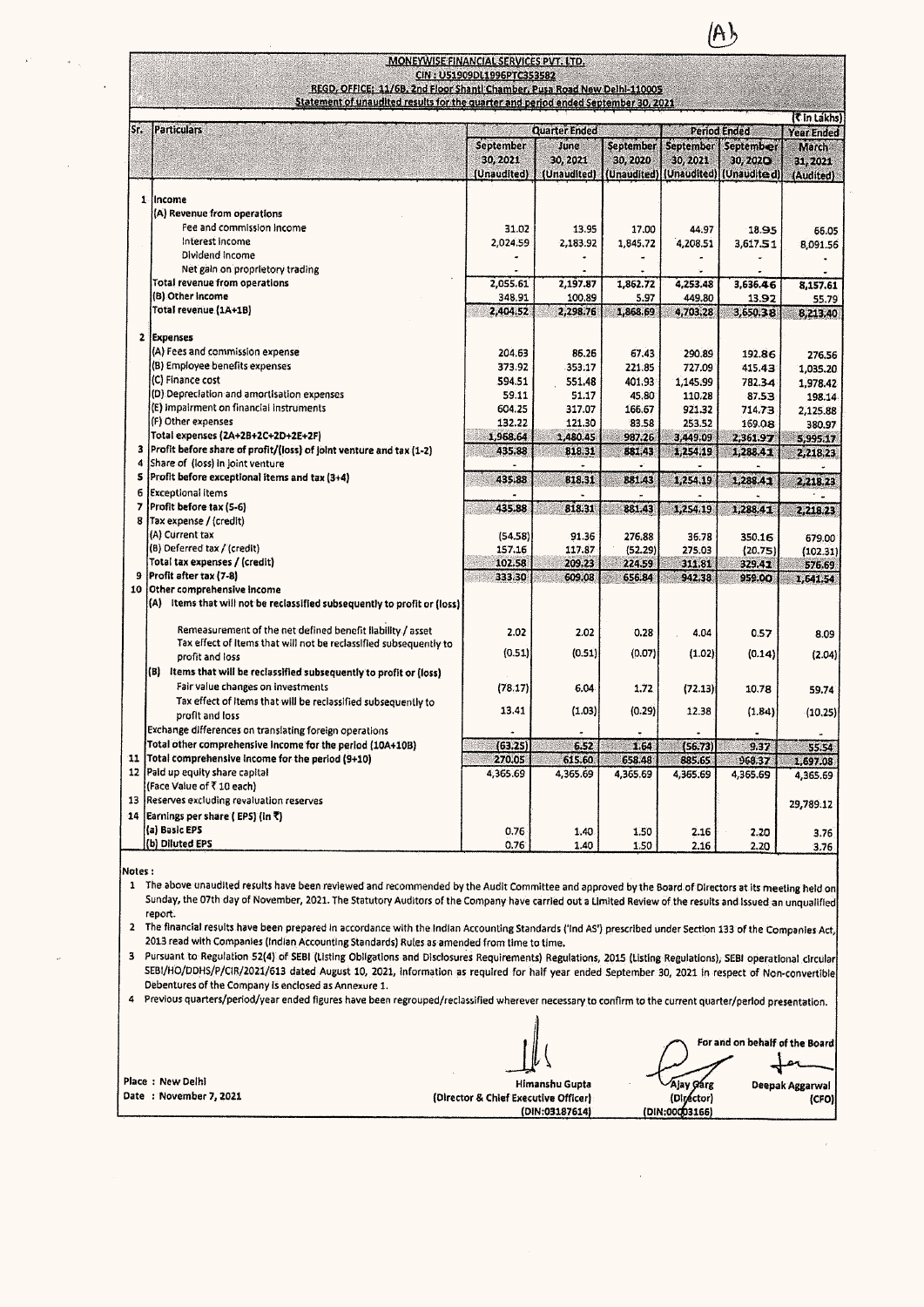## Annexure 1:

Pursuant to Regulation 52(4) of SEBI (Listing Obligations and Disclosures Requirements) Regulations, 2015 (Listing Regulatioms), SEBI operational circular SEBI/HO/DDHS/P/CIR/2021/613 dated August 10, 2021, information as required for half year ended September 30, 2021 in respect of Non-convertible Debentures of the Company Is as mentioned below ;

| <b>Key Financials Ratios</b>                    |                          |
|-------------------------------------------------|--------------------------|
|                                                 | As at September 30, 2021 |
| Debt Equity Ratio <sup>1</sup>                  | 0.64                     |
| Debt Service Coverage Ratio <sup>3</sup>        | Not Applicable           |
| Interest Service Coverage Ratio <sup>3</sup>    | Not Applicable           |
| <b>Total Debts to Total Assets</b>              | 0.36                     |
| Net Worth (Rs.in Lakhs) <sup>2</sup>            | 34,682.38                |
| Net Profit after tax (Rs.in Lakhs)              | 942.38                   |
| Earnings per share (Basic)                      | 2.16                     |
| Earnings per share (Diluted)                    | 2.16                     |
| <b>Outstanding redeemable Preference Shares</b> | Not Applicable           |
| Capital Redemption Reserve (Rs.in Lakhs)        | Nil                      |
| Debenture Redemption Reserve (Rs. in Lakhs)     | 3,000.00                 |
| Current Ratio <sup>3</sup>                      | Not Applicable           |
| Long Term Debt to Working Capital Ratio3        | Not Applicable           |
| Bad Debts to Accounts Receivables Ratio3        | Not Applicable           |
| Current Liability Ratio <sup>3</sup>            | Not Applicable           |
| Debtors Turnover Ratio <sup>3</sup>             | Not Applicable           |
| Inventory Turnover Ratio <sup>3</sup>           | Not Applicable           |
| Operating Margin (%) <sup>3</sup>               | Not Applicable           |
| Net Profit Margin (%) <sup>4</sup>              | ¥.<br>22.16%             |
| Sector Specific Ratio                           |                          |
| (a) GNPA %                                      | 2.92%                    |
| (b) NNPA %                                      | 2.18%                    |

 $^1$  Debt Equity Ratio = (Borrowing + Debt Securities)/ (Equity share capital + Other equity)

? Net worth = Equity + Other Equity (excluding other comprehensive Income) - Defered Tax Asset - Intangible Asset

<sup>3</sup> The company is registered under Reserve Bank of India Act, 1934 as Non Banking Financial Company, hence these ratios are  $\blacksquare$  generally not applicable.  $\blacksquare$ —

' Net Profit Margin (%) = Profit after tax / Total Revenue from operation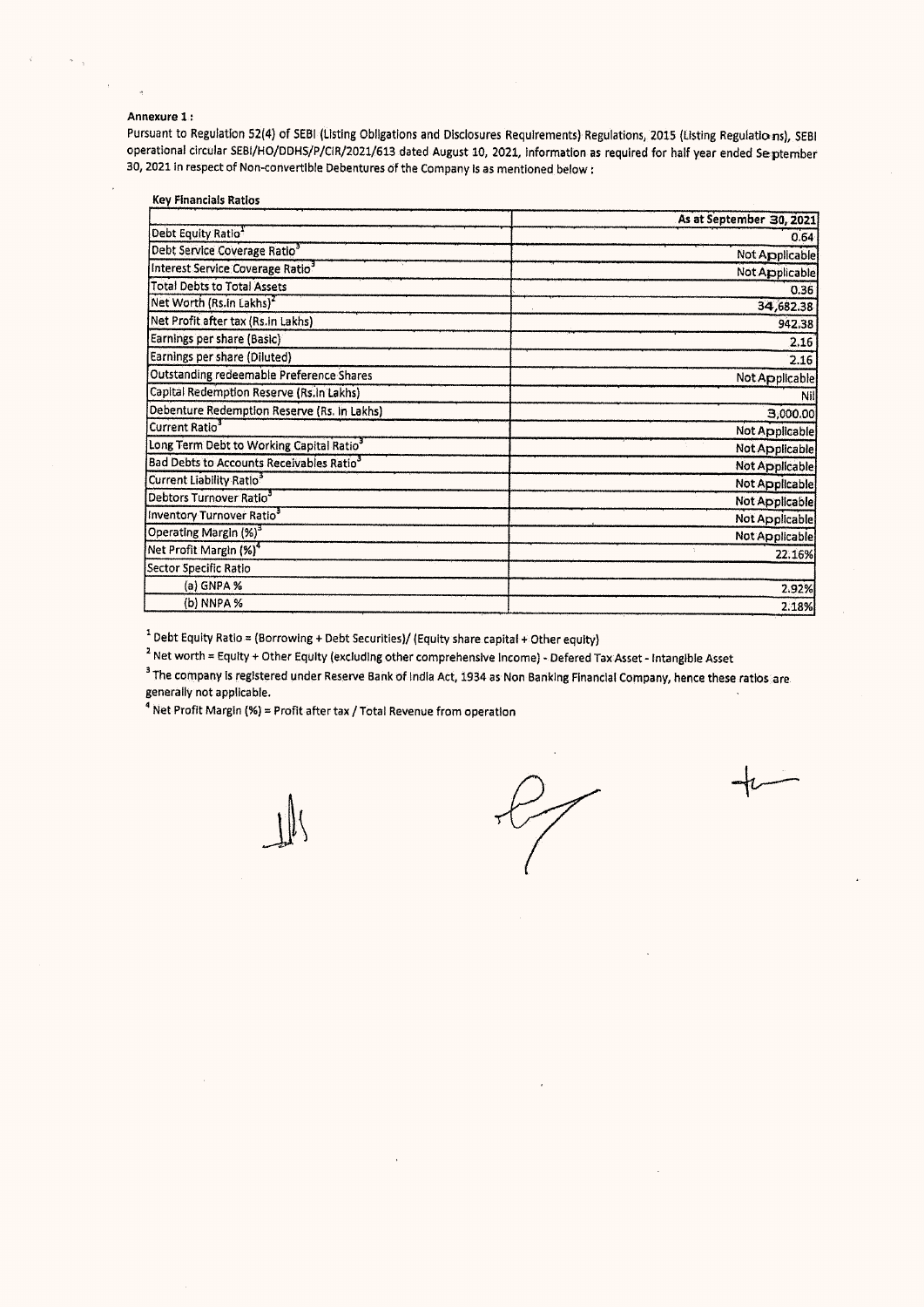|                                    | REGD. OFFICE: 11/6B, 2nd Floor Shanti Chamber, Pusa Road New Delhi-110005<br>Phone No t 011-30111000   email t nofccare@smcfinance.com   website t www.smcfinance.com<br>Extract of unaudited results for the quarter and period ended September 30, 2021                                                                                                          | CIN: U51909DL1996PTC353582                       | MONEYWISE FINANCIAL SERVICES PVT. LTD.           |                                                  |                                                      |                                                      |                                                            |
|------------------------------------|--------------------------------------------------------------------------------------------------------------------------------------------------------------------------------------------------------------------------------------------------------------------------------------------------------------------------------------------------------------------|--------------------------------------------------|--------------------------------------------------|--------------------------------------------------|------------------------------------------------------|------------------------------------------------------|------------------------------------------------------------|
| Sr. No.<br>Particulars             |                                                                                                                                                                                                                                                                                                                                                                    | <b>Quarter Ended</b>                             |                                                  |                                                  | Period Ended                                         | ( lan Lakhs)                                         |                                                            |
|                                    |                                                                                                                                                                                                                                                                                                                                                                    | September<br>30, 2021<br>(Unaudited)             | June<br>30, 2021<br>(Unaudited)                  | September<br>30, 2020<br>(Unaudited)             | September<br>30, 2021<br>(Unaudited)                 | September<br>30, 2020<br>(Unaudited)                 | Year E inded<br>Maxrch<br>31, 2021<br>(Auctited)           |
| 1<br>$\overline{2}$<br>з<br>4<br>5 | <b>Total Income from Operations</b><br>Net Profit for the period (before Tax and Exceptional Items)<br>Net Profit for the period before Tax (after Exceptional Items)<br>Net Profit for the period after Tax (after Exceptional Items)<br>Total Comprehensive Income for the period (Comprising Profit)<br>(after tax) and Other Comprehensive Income (after tax)) | 2.055.61<br>435.88<br>435.88<br>333.30<br>270.05 | 2,197.87<br>818.31<br>818.31<br>609.08<br>615.60 | 1,862.72<br>881.43<br>881.43<br>656.84<br>658.48 | 4,253.48<br>1,254.19<br>1,254.19<br>942.38<br>885.65 | 3,636.46<br>1,288.41<br>1,288.41<br>959.00<br>968.37 | 8, 157.61<br>2, 218.23<br>2,218.23<br>1,641.54<br>1,697.08 |
| 6<br>7<br>8<br>9<br>10             | Paid Up Equity Share Capital<br>(Face Value of ₹ 10 each)<br>Reserves Excluding Revaluation Reserves<br>İNet worth<br>Paid up Debt Capital / Outstanding Debt<br>Outstanding Redeemable Preference Shares                                                                                                                                                          | 4.365.69<br>34,682.38<br>10,000.00               | 4,365.69<br>34,213.32<br>10,000.00               | 4,365.69<br>33,426.10<br>7,500.00                | 4,365.69<br>34,682.38<br>10,000.00                   | 4,365.69<br>33,426.10<br>7,500.00                    | 4,365.69<br>29,789.12<br>33,493.53<br>10,000.00            |
| 11<br>12<br>13<br>14               | Debt Equity Ratio<br>Earnings per share (EPS) (in ₹)<br>(a) Basic EPS<br>(b) Diluted EPS<br>Capital Redemption Reserve                                                                                                                                                                                                                                             | 0.64<br>0.76<br>0.76                             | 0.63<br>1.40<br>1.40                             | 0.48<br>1.50<br>1.50                             | 0.64<br>2.16<br>2.16                                 | 0.48<br>2.20<br>2.20                                 | 0.65<br>3.76<br>3.76                                       |
| Notes :<br>1                       | Debenture Redemption Reserve<br>The above unaudited results have been reviewed and recommended by the Audit Committee and approved by the Board of Directors at its meeting held on<br>Sunday, the O7th day of November. 2021. The Statutory Auditors of the Company have contact in the United States and                                                         | 3,000.00                                         | 2,000.00                                         |                                                  | 3,000.00                                             |                                                      |                                                            |

 $\epsilon$  ,  $\epsilon$ 

 $\bar{\alpha}$ 

 $\mathcal{L}$ 

 $\vec{r}_{-1}$ 

The Statutory Auditors of the Company have carried out a Limited Review of the results and issued an unqualified report.  $\overline{\mathbf{2}}$ 

report.<br>The financial results have been prepared in accordance with the Indian Accounting Standards ('Ind AS') prescribed under Section 133 of the Companies Act, 2013 read with Companies (Indian Accounting Standards) Rules as amended from time to time.  $\overline{\mathbf{3}}$ 

The above is an extract of the detailed format of quarterly and half year ended financial results filed with the Stock Exchanges under Regulation 52 of the SEBI (listing and Other Disclosure Requirements) Regulations, 2015. The full format of the quarterly and half year ended financial results are available on the Investor Corner Section of our website www.smcfinance.com.  $\overline{4}$ 

mvestor Currer section of our website www.sinciniance.com.<br>For the other line items referred in Regulation 52 (4) of the SEBI (Listing and Other Disclosure Requirements) Regulations, 2015, the pertinent disclosures have been made to the BSE Limited and can be accessed on investor Corner Section of our website www.smcfinance.com.  $\overline{\mathbf{s}}$ 

Decirmate to the our anticod international conservation in comparison of the processary to confirm to the current quarter/period presentation.

For and on behalf of the Board Place : New Delhi Himanshu Gupta Aley Gare<br>(Dipector) Deepak Aggarwal Date : November 7, 2021 (Director & Chief Executive Officer)  $(CFO)$  $(DIN:03187614)$ (DIN:00003166)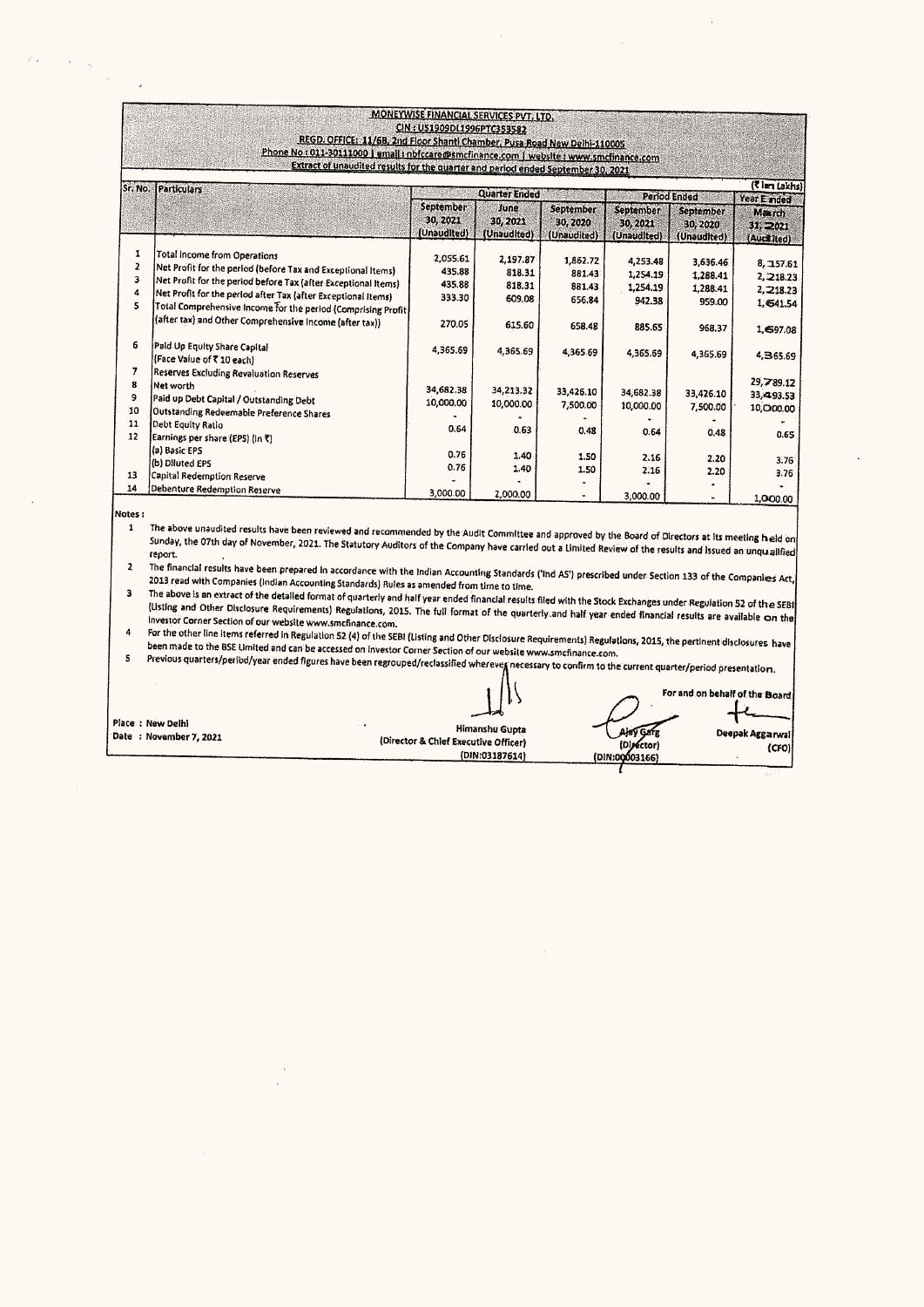

 $\sim$ 

Place : New Delhi<br>Date : November 7, 2021 (Director & Chief Executive Officer) (DIN:03187614)

 Ajay Sarg For and on Behalf of the Board Deepak Aggarwal

(Digector) (DIN:00003166)

(CFO)